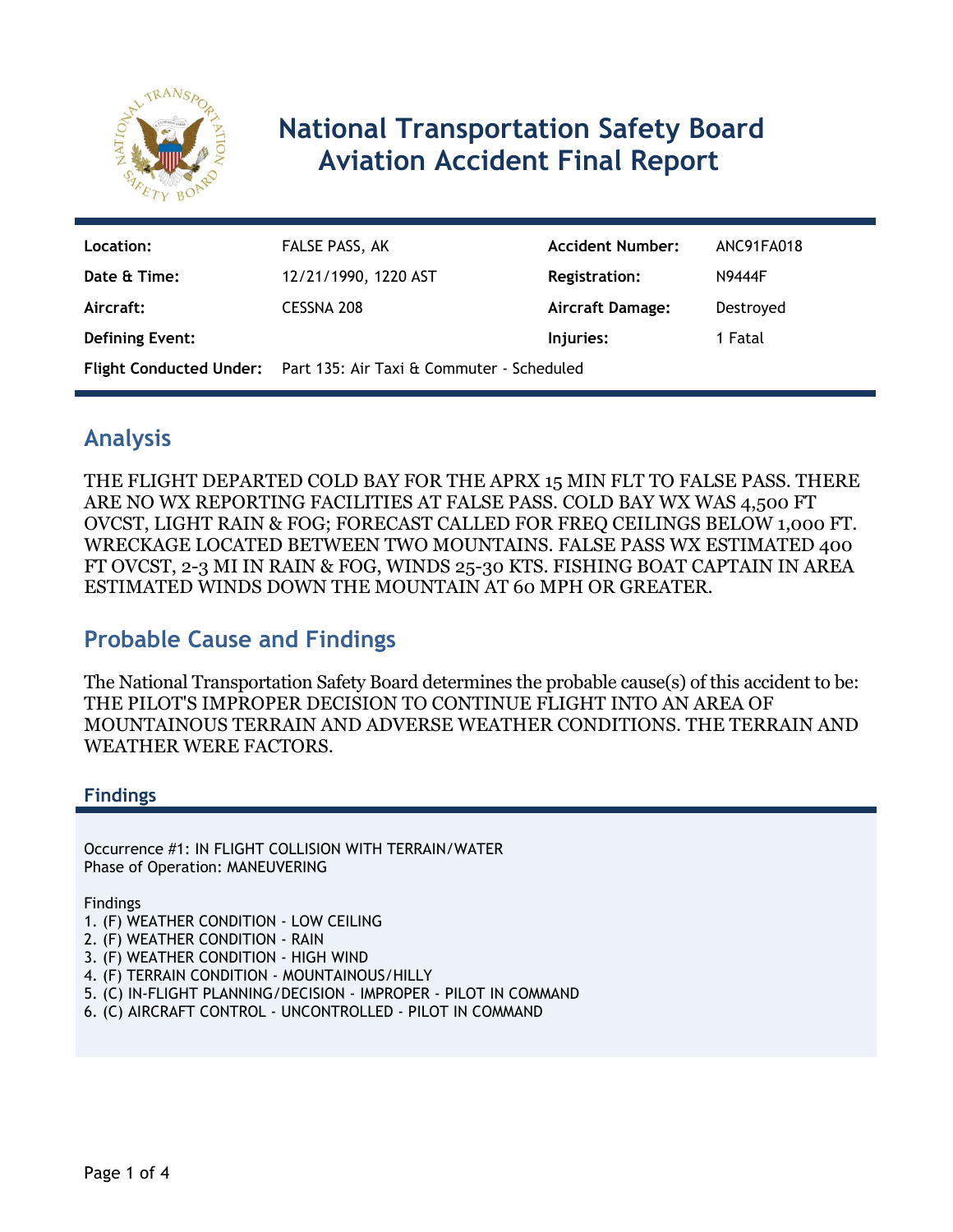# **Factual Information**

#### **Pilot Information**

| Certificate:                     | Airline Transport                                                                                                                                                                                                                                   | Age:                              | 51, Male                      |
|----------------------------------|-----------------------------------------------------------------------------------------------------------------------------------------------------------------------------------------------------------------------------------------------------|-----------------------------------|-------------------------------|
| Airplane Rating(s):              | Multi-engine Land; Single-engine<br>Land                                                                                                                                                                                                            | Seat Occupied:                    | Left                          |
| <b>Other Aircraft Rating(s):</b> | None                                                                                                                                                                                                                                                | <b>Restraint Used:</b>            | Seatbelt, Shoulder<br>harness |
| Instrument Rating(s):            | Airplane                                                                                                                                                                                                                                            | <b>Second Pilot Present:</b>      | No                            |
| Instructor Rating(s):            | Airplane Multi-engine; Airplane<br>Single-engine                                                                                                                                                                                                    | <b>Toxicology Performed:</b>      | Yes.                          |
| <b>Medical Certification:</b>    | Class 2 Valid Medical--w/<br>waivers/lim.                                                                                                                                                                                                           | <b>Last Medical Exam:</b>         | 05/30/1990                    |
| <b>Occupational Pilot:</b>       |                                                                                                                                                                                                                                                     | Last Flight Review or Equivalent: |                               |
| <b>Flight Time:</b>              | 11000 hours (Total, all aircraft), 323 hours (Total, this make and model), 10000 hours (Pilot In<br>Command, all aircraft), 186 hours (Last 90 days, all aircraft), 60 hours (Last 30 days, all<br>aircraft), 4 hours (Last 24 hours, all aircraft) |                                   |                               |

# **Aircraft and Owner/Operator Information**

| Aircraft Manufacturer:            | <b>CESSNA</b>                                       | <b>Registration:</b>                  | <b>N9444F</b>              |
|-----------------------------------|-----------------------------------------------------|---------------------------------------|----------------------------|
| Model/Series:                     | 208 208                                             | <b>Aircraft Category:</b>             | Airplane                   |
| <b>Year of Manufacture:</b>       |                                                     | <b>Amateur Built:</b>                 | <b>No</b>                  |
| Airworthiness Certificate:        | Normal                                              | <b>Serial Number:</b>                 | 20800104                   |
| <b>Landing Gear Type:</b>         | Tricycle                                            | Seats:                                | 10                         |
| Date/Type of Last Inspection:     | 11/15/1990, AAIP                                    | <b>Certified Max Gross Wt.:</b>       | 8000 lbs                   |
| Time Since Last Inspection:       | 94 Hours                                            | Engines:                              | 1 Turbo Prop               |
| Airframe Total Time:              | 1787 Hours                                          | <b>Engine Manufacturer:</b>           | P&W                        |
| ELT:                              | Installed, activated, aided in<br>locating accident | <b>Engine Model/Series:</b>           | PT6A-114                   |
| <b>Registered Owner:</b>          | <b>MARKAIR EXPRESS</b>                              | <b>Rated Power:</b>                   | 600 hp                     |
| Operator:                         | <b>MARKAIR EXPRESS</b>                              | Air Carrier Operating<br>Certificate: | Commuter Air Carrier (135) |
| <b>Operator Does Business As:</b> |                                                     | <b>Operator Designator Code:</b>      | <b>HERA</b>                |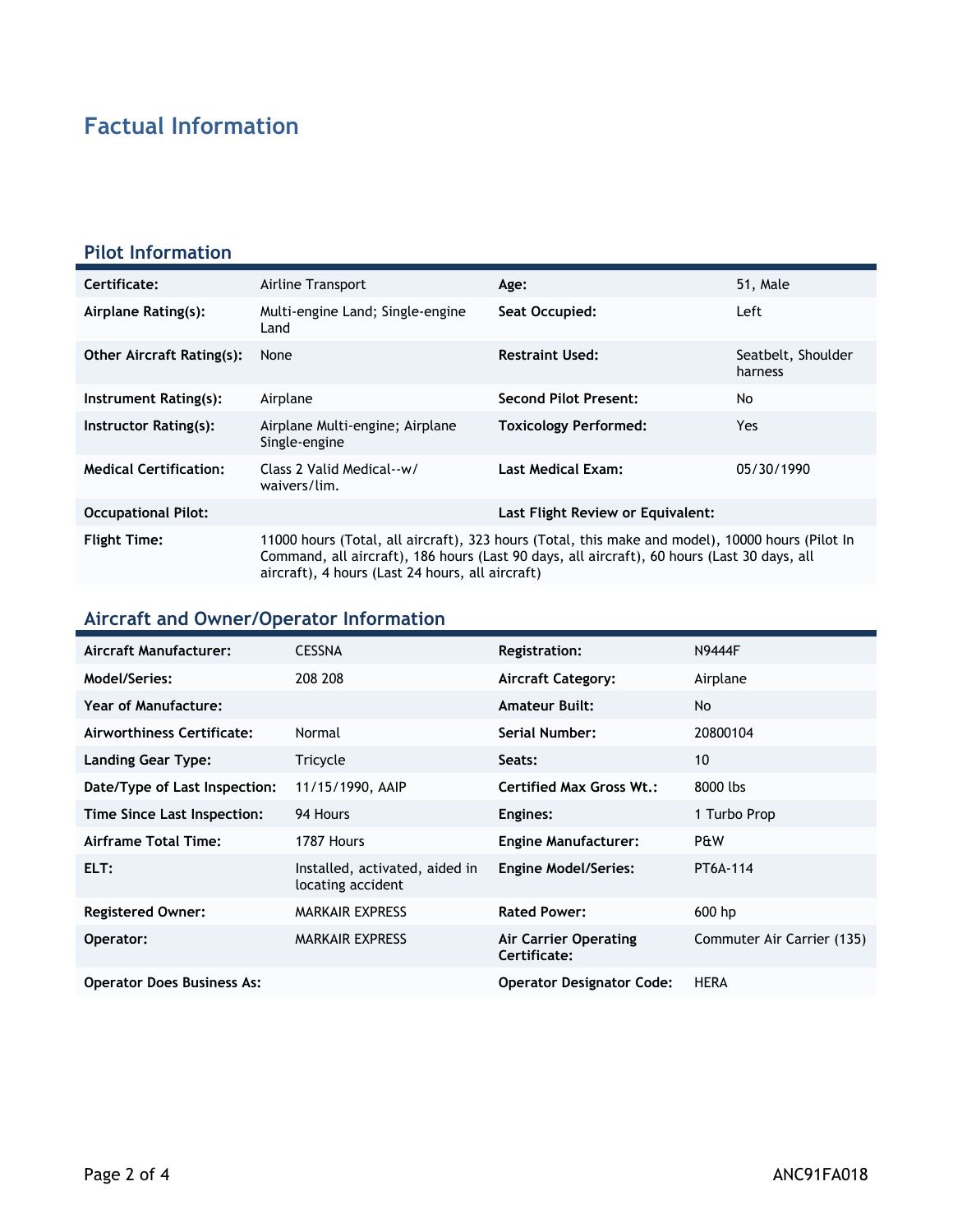### **Meteorological Information and Flight Plan**

| <b>Conditions at Accident Site:</b>     | <b>Visual Conditions</b> | <b>Condition of Light:</b>        | Day         |
|-----------------------------------------|--------------------------|-----------------------------------|-------------|
| <b>Observation Facility, Elevation:</b> | . 0 ft msl               | <b>Observation Time:</b>          | 0000        |
| Distance from Accident Site:            | 0 Nautical Miles         | Direction from Accident Site:     | $0^{\circ}$ |
| Lowest Cloud Condition:                 | Unknown / 0 ft agl       | Temperature/Dew Point:            | 4°C / -18°C |
| Lowest Ceiling:                         | Overcast / 500 ft agl    | Visibility                        | 2 Miles     |
| Wind Speed/Gusts, Direction:            | 30 knots, 130°           | Visibility (RVR):                 | 0 ft        |
| <b>Altimeter Setting:</b>               |                          | Visibility (RVV):                 | 0 Miles     |
| <b>Precipitation and Obscuration:</b>   |                          |                                   |             |
| <b>Departure Point:</b>                 | COLD BAY, AK (CDB)       | <b>Type of Flight Plan Filed:</b> | <b>VFR</b>  |
| Destination:                            |                          | <b>Type of Clearance:</b>         | None        |
| <b>Departure Time:</b>                  | 1205 AST                 | Type of Airspace:                 | Class G     |
|                                         |                          |                                   |             |

# **Wreckage and Impact Information**

| Crew Injuries:          | 1 Fatal | <b>Aircraft Damage:</b>    | Destroved |
|-------------------------|---------|----------------------------|-----------|
| Passenger Injuries:     | N/A     | <b>Aircraft Fire:</b>      | None      |
| <b>Ground Injuries:</b> | N/A     | <b>Aircraft Explosion:</b> | None      |
| <b>Total Injuries:</b>  | 1 Fatal | Latitude, Longitude:       |           |

### **Administrative Information**

| Investigator In Charge (IIC):            | <b>GEORGE</b>                                                                                                                                                                                                                                                                                                                                      | <b>KOBELNYK</b> | <b>Adopted Date:</b> | 12/14/1992 |
|------------------------------------------|----------------------------------------------------------------------------------------------------------------------------------------------------------------------------------------------------------------------------------------------------------------------------------------------------------------------------------------------------|-----------------|----------------------|------------|
| <b>Additional Participating Persons:</b> |                                                                                                                                                                                                                                                                                                                                                    |                 |                      |            |
| <b>Publish Date:</b>                     |                                                                                                                                                                                                                                                                                                                                                    |                 |                      |            |
| <b>Investigation Docket:</b>             | NTSB accident and incident dockets serve as permanent archival information for the NTSB's<br>investigations. Dockets released prior to June 1, 2009 are publicly available from the NTSB's<br>Record Management Division at pubing@ntsb.gov, or at 800-877-6799. Dockets released after<br>this date are available at http://dms.ntsb.gov/pubdms/. |                 |                      |            |